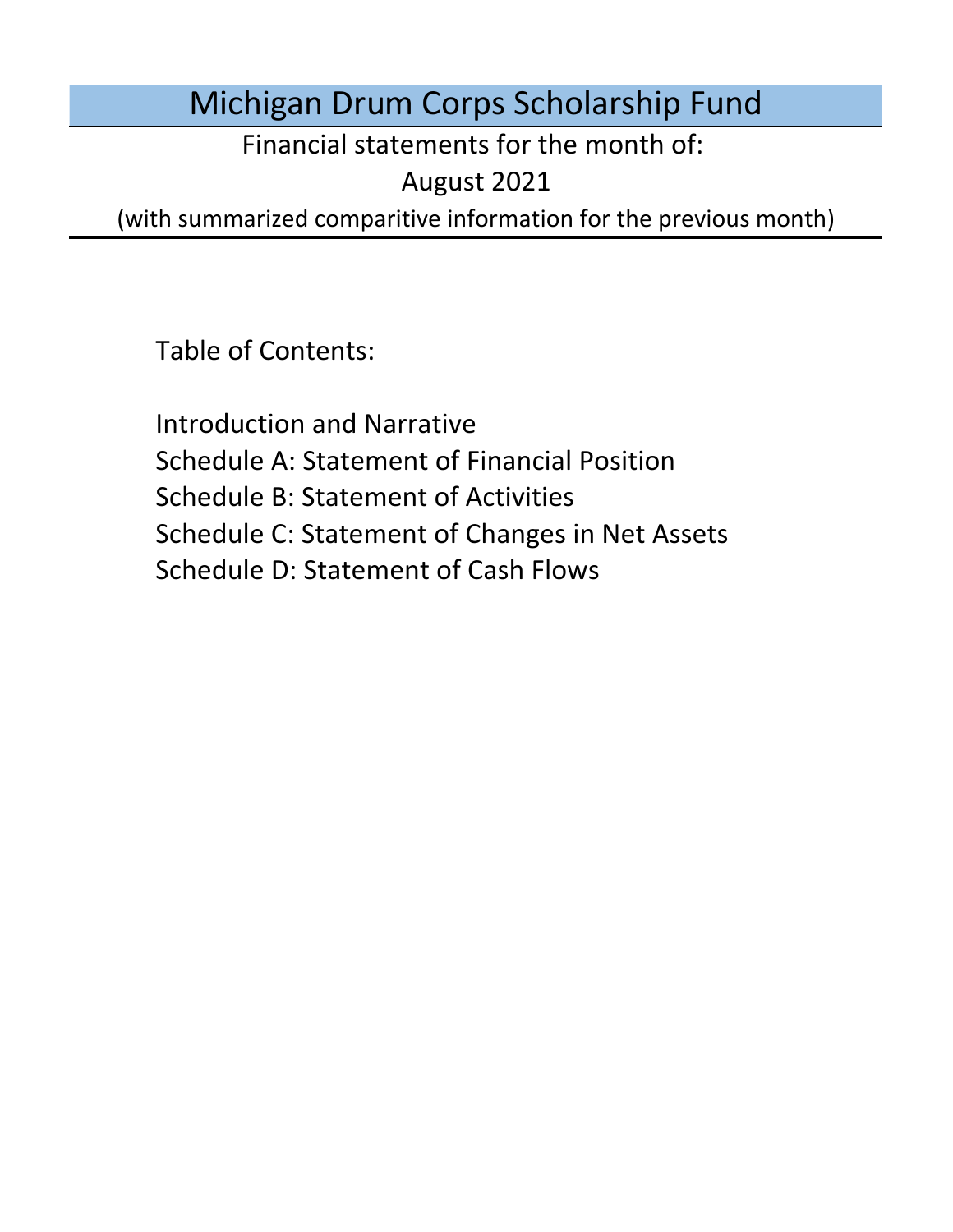### Introduction Introduction Introduction Introduction

Introduction<br>August marked the end of a successful 2021 drum corps season! To the Board's knowledge, no corps experienced a <u>Introduction</u><br>August marked the end of a successful 2021 drum corps season! To the Board's knowledge, no corps experienced a<br>major outbreak of COVID-19 and all ensembles were able to tour and perform in a relatively norma Board will be reaching out to our sponsored students to congratulate them on a successful season and to receive their<br>testimonies about the 2021 season! testimonies about the 2021 season! On December 3rd, 2020, Drum Corps International announced plans for events at Lucas Oil Stadium in Indianapolis, IN Drum Corps International's annual meeting took place in late January and focused on updates from the Tour March 2nd, President Biden and that the United States is on pace to produce that the United States is on pace to supply all the United States is on pace to produce the United States is on pace to supply all the United Stat

Work continues on the Jason Fritz Memorial Scholarship that will be disbursed through the Michigan Drum Corps<br>Scholarship Fund Fundational island off for large the magnetic help and will continue through Scatter has T Scholarship Fund. Fundraising Kicked on for Jason's endowment during July and will continue through September.<br>date, we have received \$5,004.74 in donations to the endowment and have an additional \$1,500 in matching funds<br> and, we have received \$3,004.74 in donations to the endowment and have an additional \$1,500 in matching runds<br>available for use in September's fundraising efforts. As we have crossed the \$5,000 threshold, we now qualify fo Battle Creek Community Foundation's organizational endowment fund program. The fundraising campaign will remain open through September and we will invest all funds in an endowment during October.<br>The scholarship fund received no new scholarship applications during August. Between our sponsored students from work continues on the Jason Fritz Memorial Scholarship that will be disbursed through the Michigan Drum Corps<br>Scholarship Fund. Fundraising kicked off for Jason's endowment during July and will continue through September. open through September and we will invest all funds in an endowment during October. -19 and all ensembles were able to tour and perform in a relatively normal manner. The<br>
to our sponsored students to congratulate them on a successful season and to receive the<br>
21 season!<br>
son Fritz Memorial Scholarship t ul 2021 drum corps season! To the Board's knowledge, no corps experienced ansembles were able to tour and perform in a relatively normal manner. The monral smonted perform in a successful season and to receive the moral sc |<br>Work continues on the Jason Fritz Memorial Scholarship that will be disbursed through the Michigan Drum Corps open through September and we will invest all funds in an endowment during October.<br> available for use in september's fundraising enorts. As we have crossed the \$5,000 threshold, we now quality for the<br>Battle Creek Community Foundation's organizational endowment fund program. The fundraising campaign will venue. Continues on the Jason Fritz ivienional scholarship that will be usbursed through the ivitality brunn corp<br>Colorado to Franklin be a later that the protections of the protective measures for the protective measures aste, we have received 55,004.74 in donations to |<br>Work continues on the Jason Fritz Memorial Scholarship that will be disbursed through the Michigan Drum Corps| ب<br>ا Scholarship Fund. Fundraising kicked off for Jason's endowment during July and will continue through September. To<br>Het same have reserved OF 004.74 in denstices to the endowment and have an additional 04.500 in metables fu date, we have received \$5,004.74 in donations to the endowment and have an additional \$1,500 in matching funds<br>surilable for use in Cantamber's fundations offerts, As we have among this CE 200 throughold we assumed if then August marked the end of a successful 2021 drum cargo season in to the Board's knowledge, no corps experienced a<br>Board will be reaching out to our geometrical to congratulate them on a successful season and to receive thei

Jaden McCallum and Echo Bennett with Phantom Regiment, Abbey Trach with River City Rhythm, and Kaitlyn Colyer<br>with the Madison Scouts. To date, Crossmen has not responded to refund requests through they participated in the with the Madison Scouts. To date, Crossmen has not responded to refund requests through they participated in the 2021 season. The scholarship fund received no new scholarship applications during August. Between our sponsored students †<br>2020 and this year's sponsored students, we had a total of four students marching with three corps this summer<br>J  $2021$  season. The seventh of operations for the fund under its declared fiscal year. Cash for the fund under its declared fiscal year. Cash for the fund under its declared fiscal year. Cash for the fund under its declare The scholarship rund received no new scholarship applications during August. Between our sponsored students nom<br>2020 and this year's sponsored students, we had a total of four students marching with three corps this summer  $2021$  season. The housing exclusively in hotels or college dormitories, a regional touring model, and isolating model, and isolating model, and isolating model, and isolating model, and isolating model, and isolating mod  $2021$  season. The housing exclusively in hotels or college dormitories, a regional touring model, and isolating model, and isolating model, and isolating model, and isolating model, and isolating model, and isolating mod  $\sim$  2021 season. ilable for use in September's fundraising efforts. As we have crossed the \$5,000 threshold, we now qualify for the<br>tle Creek Community Foundation's organizational endowment fund program. The fundraising campaign will rema<br> in January 2021. Season. The very same day, the Blue Devils and Santa Clara Vanguard and Santa Clara Vanguard and Santa Clara Vanguard and Santa Clara Vanguard and Santa Clara Vanguard announced that they will not be very  $p_{\rm 2021}$  season.  $p_{\text{max}}$  is virtual instruction and performance opportunities. Legends has not announced a virtual learning a virtual learning a virtual learning a virtual learning a virtual learning a virtual learning a virtual learnin rolled into digital endowment<br>ands in an endowment<br>a total of four studen<br>a Regiment, Abbey Trand responded to refu The scholarship fund received no new scholarship applications during August. Between our sponsored students is<br>2020 and this year's sponsored students, we had a total of four students marching with three corps this summer participating with Phantom Regiment. That said, Lauren Strager will not be marching with Crossmen and Legends has been and Legends has been and Legends has been and Legends has been and Legends has been and Legends has bee zozo and this year's sponsored students, we had a total or four students marching with three corps this s<br>Index McCelling and Fake Bennett with Blantens Besinent Miller Treationith Bires City Blantling and Kei  $2021$  season. New applications during April but approved a  $315.00$  disputed a  $315.00$ critics scholarship runu received no new scholarship applications during August. Between our sponsored students in<br>2020 and this weak as a ware well at whether we had a tatal of face at what we are this will these as we th  $20$ zu anu this years.  $2021$  season. That was approved last monotonical monotonical chair has been in contact with all sponsored students of  $\mathbb{R}$ To date is using August. Between our sponsored students from 2020 and this year's sponsored students, we had a total of four students marching with three corps this summer:<br>Index MeGalling and Fake Barnett with Blantany Basiment, Alder Treat with Bires Gits Blantan, and Kaitlen Galv  $2021$  season. Tuition sponsorship with Phantom Regiment. Between our sponsored students sponsored students to  $\mathbb{R}$  $2021$  season. To date,  $C$  and refund requests through the  $2021$  season.

### $\noindent$   $\noindent$   $\noindent$   $\noindent$   $\noindent$   $\noindent$   $\noindent$   $\noindent$   $\noindent$   $\noindent$   $\noindent$   $\noindent$   $\noindent$   $\noindent$   $\noindent$   $\noindent$   $\noindent$   $\noindent$   $\noindent$   $\noindent$ Disbursements: 0 program related disbursements during May. each corps in a bubble to limit the spread of the spread of the virus. The virus of the virus of the virus of the virus. The virus of the virus of the virus of the virus of the virus of the virus of the virus of the virus. Monthly Financial Recap participating in the 2021 season. The board will continue to monitor the state of the marching arts and will provide updates to all interested parties as more interested parties as more information is available. of the marching arts and will provide updates to all interested parties as more information becomes available. program and no ensembles have announced any in-person activities to date. Of our five sponsored programs, the Crossmen, Madison Scouts, and Phantom Regiment have all announced they will be attending the events in Crossmen, Madison Scouts, and Phantom Regiment have all announced they will be attending the events in Indianapolis. The board continues to monitor the state of the marchinese state of the marchinese updates to all interested updates to all interested updates to all interested updates to all interested updates to all intere opted to forego the 2021 season and focus on a return to full operations in 2022. Colyer, a student at the University of Michigan who will be marching with the Madison Scouts. The board chair has been in contact with a large students from the 2020 season and has confirmed that Abbey Trach is confirmed that Abbey Trach is a season and has confirmed that Abbey Trach is a season and has confirmed that Abbey Trach is a from the 2020 season and has confirmed that Abbey Trach is participating with River City Rhythm and Jaden  $M_{\rm H}$  matricial we have received a  $400$ . from 2020 and this year's sponsored students, we have a total of four students marching with three corps this summer: Jaden McCallum and Echo Bennett with Phantom Regiment, Abbey Trach with River City Rhythm, and Kaitlyn, and Kaitlyn, and Kaitlyn, and Kaitlyn, and Kaitlyn, and Kaitlyn, and Kaitlyn, and Kaitlyn, and Kaitlyn, and Ka

Einancial Recap<br>Liquid assets on hand: \$1,587.77  $\frac{1}{2}$ iquid assets on band: \$1,587,77 minimum reserve requirements. Liquid assets on hand: \$1,587.77<br>Denotional denotions massived in August No decisions have been made regarding the 2021 season by Drum Corps International and we expect more guidance  $A$ most notable announcements is the most compiled  $\sim$   $\frac{1}{2}$ 

Liquid assets on hand: \$1514.43

reserve requirements.

requirements.

cancellation.

2021 season.

2021 season.

Liquid assets on hand: \$1,587.77<br>Donations: 8 donations received in August.

Donations: 0 donations received in April.

Donations: 0 donations received during May.

Pfizer's announcement and the WHO resources.

Disbursements: 0 program related disbursements during August. 2 program related disbursements have been made<br>this fiscal year. Prepaid adjustments were made during May to recognize the use of Jaden's and Abbey's 2020<br>spons sponsorships for the 2021 season. Unrestricted Funds in accordance with Generally Accepted Accounting Principles in the United States. Disbursements: 0 program related disbursements during August: 2 program related disbursements have been made<br>this fiscal year. Prepaid adjustments were made during May to recognize the use of Jaden's and Abbey's 2020<br>spons is 5.000 lower than April. \$205 of the total cash on hand is currently restricted to maintain minimum minimum m<br>The total cash of the total cash of the total cash of the total cash of the total cash of the total cash of th  $5.00$  lower than  $A$  of the total cash on total cash on hand is currently restricted to maintain minimum reserves  $\sim$ Liquid assets on hand: \$617.08  $\begin{array}{c} \bullet \\ \bullet \end{array}$ 

### No funds are currently restricted by outside donors. All restrictions made by the Board are included under United Funds in accordance with General Library Accepted Accepted Accepted Accepted Accepted Accepted States. The United States in the United States in the United States. The United States in the United States. The United June marked the tenth month of operations for the fund under its declared fiscal year. Cash for the month of the month of the month of the month of the month of the month of the month of the month of the month of the month **Example 2018 Example 2018 Example 2019 Example 2019 Contract 2019 Contract 2019 Contract 2019 Contract 2019 Contract 2019 Contract 2019 Contract 2019 Contract 2019 Contract 2019 Contract 2019 C**  $D$  during  $\mathcal{L}$  the Board Chair noted that the financial statements was running from the financial statements was running from the financial statements was running from the financial statements was running from the fi September – August though the bylaws state discussion of the organization of the organization of the organization of the organization of the organization of the organization of the organization of the organization of the o Donations: 0 donations received during October. 4 PayPal donations transferred in November. year. \$1,590 in prepaid to the 2021 season has been rolled forward into the 2021 season due to the 2020 season due to the 2020 season due to the 2021 season due to the 2021 season due to the 2020 season cancellation. The 2 year. \$1,590 in prepaid tuition has been rolled forward into the 2021 season due to the 2020 season cancellation. Disbursements: 0 program related disbursements during April. 0 program related disbursements made this fiscal year.  $f_{\text{inomial} \text{M} \text{} \text{} \text{M} \text{} \text{}$ by the corps in June 2011 and Abbey's sponsorships were made during May for Jaden's sponsorships to recognize Program relation relation of produce the corps in Australia by the corps in June and will likely be deposited <br>By the corps in June and will likely be deposited by the corps in June and will likely by the corps in June an<br> Prepaid adjustments were made during May to recognize the use of Jaden's and Abbey's 2020 sponsorships for the

Disbursements: 0 program related disbursements during February. 0 program related disbursements made this fiscal

by the corps in June. Echo is 400.000 disbursement was approved and paid but has yet to be deposited by the co

Einancial Narrative<br>August marked the eleventh month of operations for the fund in our second fiscal year. Cash for the month is \$1,114.00 higher than July. \$205 of the total cash on hand is currently restricted to maintain minimum reserve experience in the same of the total cash of hand is carrelly restricted to maintain imminimity reserve.<br>requirements and \$4,918.41 is restricted for the Jason Fritz Memorial Endowment. For the fund in our \$1,114.00 higher than July. \$205 of the total cash on hand is currently restricted to maintain minimum reserve \$1,114.00 higher than July. \$205 of the total cash on hand is currently restricted to maintain minimum reserve<br>seminone at a set \$4,049.44 is matricial fact to the theory Fritz Managetic Federmant

fiscal year. \$1,590 in prepaid tuition has been rolled forward into the 2021 season due to the 2020 season

Donations: 0 donations received in December. 1 PayPal donation from December transferred in January.

to either remain at the year-to-date balance of \$2,490 or lower for refunds received / reclassifications Program related expenses had no activity<br>C Program related expenses did not change during the month. Administrative expenses are up \$6.00 for the Program related expenses had no activity during August. Administrative expenses are up \$6.00 for the monthly Digit<br>C season, program experience are experience to either remain at the year-to-date balance of  $\alpha$ 2022 season. Administrative expenses are up the monthly Digital Ocean involves are up to the monthly Digital Ocean involves charged to the monthly Digital Ocean involves charged to the monthly Digital Ocean involves charge Under the corrected fiscal year, August marked the eleventh month of operations for the fund. Cash for the Program related expenses had no activity during August. Administrative expenses are up \$6.00 for the monthly Digi<br>Cash for the monthly Digital Australian in the fund in the fund in the fund in the fund in the monthly Digit Ocean invoice.  $\alpha$  September.  $\alpha$  of the total cash on hand is currently restricted to maintain minimum reserve requirements. The total cash on  $\alpha$ .<br>Bernam october than October. 205 of the total cash on hand is currently reserved to maintain minimum reserved riogram relati Program related expenses had no activity during August. Administrative expenses are up \$6.00 for the monthly Digi Ocean invoice.<br>Charged to the business checking account account account account account account. higher than December than to activity during August. Authmistrative expenses are up yoloo for the mor<br>Ossen invoice lower than  $\frac{1}{2}$  of the total case of the total case of the total case of the total case of  $\frac{1}{2}$  of  $\frac{1}{2}$  of  $\frac{1}{2}$  of  $\frac{1}{2}$  of  $\frac{1}{2}$  of  $\frac{1}{2}$  of  $\frac{1}{2}$  of  $\frac{1}{2}$  of  $\frac{1}{2}$  of  $\frac{1}{2}$ Program invoice. Administrative expenses did not change during February. Administrative expenses are up \$6.00 for the monthly feed of the monthly february. Administrative expenses are up \$6.00 for the monthly feed of the m Rugust. Administra Program related expenses had no activity during August. Administrative expenses are up \$6.00 for the monthly Di May marked the eighth month of operations for the fund in our second fiscal year. Cash for the month in our second fiscal year. Cash for the month is  $221.15$ June marked the ninth month of operations for the fund in our second fiscal year. Cash for the month is  $345.755$ Program related expenses had no activity during August. Administrative expenses are up \$6.00 for the monthly Digital and \$3,798.41 is restricted for the Jason Fritz Memorial Endowment. The Jason Fritz Memorial Endowment. The Jason Fritz Memorial Endowment of the Jason Fritz Memorial Endowment. The Jason Fritz Memorial Endowment. The Seco

s<br>4,859.74 of contributions (net of fees) are restricted by donors for the Jason Fritz Memorial Endowment and will be permanently restricted as the corpus for the future endowment. Endowment earnings will be separately classified an become available for use solely for the purpose of the Jason Fritz Memorial Scholarship, subject to availability of funds and applicant interest. Unused funds will be reinvested in the corpus of the endowment. All funds are managed in accordance with Generally Accepted Accounting Principles in the United States. accordance with Generally Accepted Accounting Principles in the United States. Program related expenses did not change during November. Administrative expenses are up \$24.45 for the monthly p4,000.74 OF CONTINUATIONS (HET OF TEES) ATE TESTITCTED BY QUITOTS TOF THE JASUIT FITLE MEMORIAL ENQUINITII.<br>Provided activities of the business fact the feed of the feed of the particle of the payPal feed on the payPal -<br>\$4,859.74 of contributions (net of fees) are restricted by donors for the Jason Fritz Memorial Endowment and will permanently restricted as the corpus for the future endowment. Endowment earnings will be separately classified higher than February. \$205 of the total cash on hand is currently restricted to maintain minimum reserve permanently restricted as the corpus for the future endowment. Endowment earnings will be separately classified and \$4,859.74 of contributions (net of fees) are restricted by donors for the Jason Fritz Memorial Endowment and will be

become available for use solely for the purpose of the Jason Fritz Memorial Scholarship, subject to availability of funds and applicant interest. Unused funds will be reinvested in the corpus of the endowment. All funds are managed in

Unrestricted Funds in accordance with Generally Accepted Accounting Principles in the United States.

Unrestricted Funds in accordance with Generally Accepted Accounting Principles in the United States.

No funds are currently restricted by outside donors. All restrictions made by the Board are included under Unrestricted Funds in accordance with Generally Accepted Accounting Principles in the United States.

Unrestricted Funds in accordance with Generally Accepted Accounting Principles in the United States.

accordance with Generally Accepted Accounting Principles in the United States.

No funds are currently restricted by outside donors. All restrictions made by the Board are included under Unrestricted Funds in accordance with Generally Accepted Accounting Principles in the United States.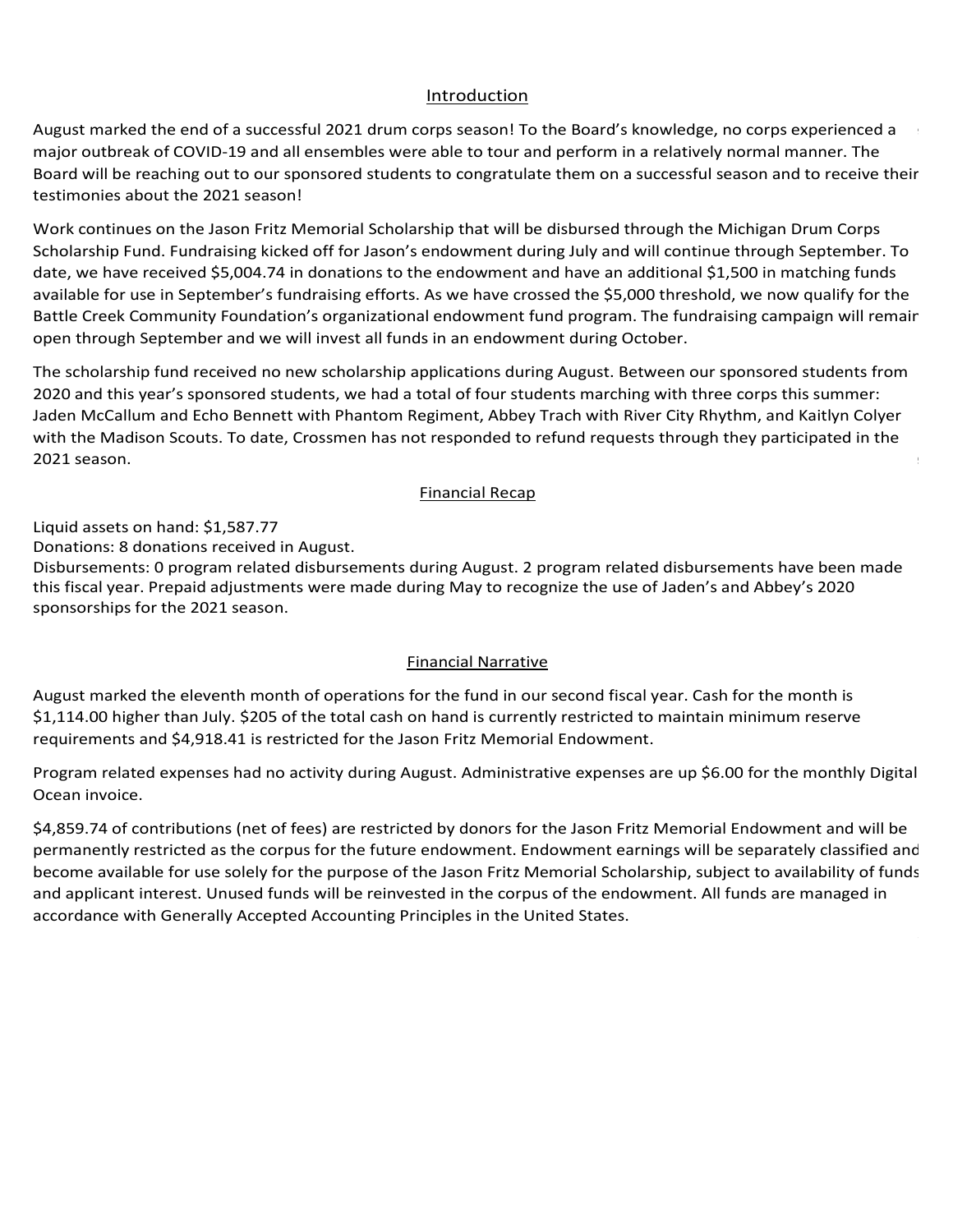### **Michigan Drum Corps Scholarship Fund 6:05 PM Statement of Financial Position 19/04/2021**

**As of August 31, 2021 Accrual Basis Accrual Basis** 

|                                             | Aug 2021   | Jul 2021 |  |
|---------------------------------------------|------------|----------|--|
| <b>ASSETS</b>                               |            |          |  |
| <b>Current Assets</b>                       |            |          |  |
| Cash                                        |            |          |  |
| <b>Checking Account</b>                     | 6,620.18   | 5,506.18 |  |
| <b>Savings Account</b>                      | 91.00      | 91.00    |  |
| <b>Less: Reserve Requirements</b>           | (205.00)   | (205.00) |  |
| <b>Less: Restricted Funds for Endowment</b> | (4,918.41) | 0.00     |  |
| <b>Total Unrestricted Cash</b>              | 1,587.77   | 5,392.18 |  |
| <b>Restricted Cash</b>                      | 5,123.41   | 205.00   |  |
| <b>Total Checking/Savings</b>               | 6,711.18   | 5,597.18 |  |
| <b>Accounts Receivable</b>                  |            |          |  |
| <b>Accounts Receivable</b>                  | 0.00       | 0.00     |  |
| <b>Pledges Receivable</b>                   | 0.00       | 0.00     |  |
| <b>Allowance for Uncollectibles</b>         | 0.00       | 0.00     |  |
| <b>Total Accounts Receivable</b>            | 0.00       | 0.00     |  |
| <b>Total Current Assets</b>                 | 6,711.18   | 5,597.18 |  |
| <b>Fixed Assets</b>                         |            |          |  |
| <b>Property, Plant, &amp; Equipment</b>     | 0.00       | 0.00     |  |
| <b>Total Fixed Assets</b>                   | 0.00       | 0.00     |  |
| <b>Other Assets</b>                         |            |          |  |
| <b>Marketable Securities</b>                | 0.00       | 0.00     |  |
| <b>Prepaid Expenses</b>                     | 500.00     | 500.00   |  |
| <b>Other Assets</b>                         | 0.00       | 0.00     |  |
| <b>Security Deposits</b>                    | 0.00       | 0.00     |  |
| <b>Endowments</b>                           | 0.00       | 0.00     |  |
| <b>Total Other Assets</b>                   | 500.00     | 500.00   |  |
| <b>TOTAL ASSETS</b>                         | 7,211.18   | 6,097.18 |  |
| <b>LIABILITIES &amp; EQUITY</b>             |            |          |  |
| <b>Liabilities</b>                          |            |          |  |
| <b>Current Liabilities</b>                  |            |          |  |
| <b>Accounts Payable</b>                     | 0.00       | 0.00     |  |
| <b>Total Accounts Payable</b>               | 0.00       | 0.00     |  |
| <b>Other Current Liabilities</b>            |            |          |  |
| <b>Salaries and Wages Payable</b>           | 0.00       | $0.00\,$ |  |
| <b>Total Other Current Liabilities</b>      | 0.00       | 0.00     |  |
| <b>Total Current Liabilities</b>            | 0.00       | 0.00     |  |
| <b>Long Term Liabilities</b>                |            |          |  |
| <b>Notes Payable</b>                        | 0.00       | 0.00     |  |
|                                             |            |          |  |
| <b>Total Long Term Liabilities</b>          | 0.00       | 0.00     |  |
| <b>Total Liabilities</b>                    | 0.00       | 0.00     |  |
| <b>Equity</b>                               |            |          |  |
| <b>Unrestricted Net Assets</b>              | 2,351.44   | 2,357.44 |  |
| <b>Donor Restricted Net Assets</b>          | 4,859.74   | 3,739.74 |  |
| <b>Total Equity</b>                         | 7,211.18   | 6,097.18 |  |
| <b>TOTAL LIABILITIES &amp; EQUITY</b>       | 7,211.18   | 6,097.18 |  |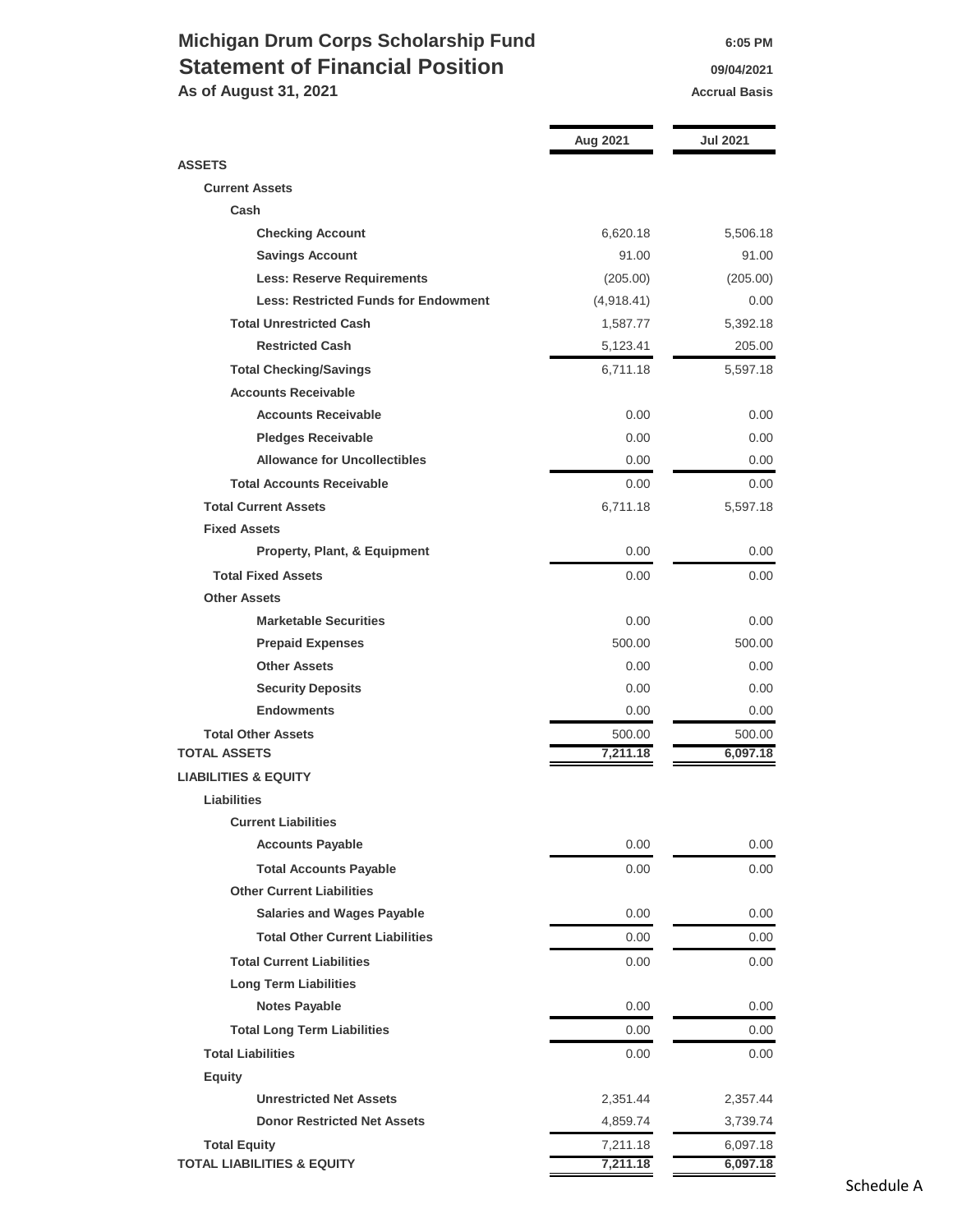### **Michigan Drum Corps Scholarship Fund 6:05 PM** 6:05 PM **Statement of Activities 199/04/2021 August 2021 Accrual Basis**

|                                      | <b>Aug 2021</b> | <b>Jul 2021</b> | <b>Year to Date</b> |
|--------------------------------------|-----------------|-----------------|---------------------|
| <b>Ordinary Income/Expense</b>       |                 |                 |                     |
| <b>Income</b>                        |                 |                 |                     |
| <b>Contributions</b>                 |                 |                 |                     |
| <b>Individual Contributions</b>      | 1,120.00        | 3,848.41        | 6,473.41            |
| <b>Corporate Contributions</b>       | 0.00            | 0.00            | 0.00                |
| <b>Gifts in Kind</b>                 | 0.00            | 0.00            | 0.00                |
| <b>Total Contributions</b>           | 1,120.00        | 3,848.41        | 6,473.41            |
| <b>Major Gifts</b>                   | 0.00            | 0.00            | 0.00                |
| <b>Investments</b>                   |                 |                 |                     |
| <b>Interest Income</b>               | 0.00            | 0.00            | 0.00                |
| <b>Investments</b>                   | 0.00            | 0.00            | 0.00                |
| <b>Other Income</b>                  | 0.00            | 0.00            | 0.00                |
| <b>Total Investments</b>             | 0.00            | 0.00            | 0.00                |
| <b>Other Income</b>                  | 0.00            | 0.00            | 0.00                |
| <b>Total Income</b>                  | 1,120.00        | 3,848.41        | 6,473.41            |
| <b>Expense</b>                       |                 |                 |                     |
| <b>Program Expenses</b>              |                 |                 |                     |
| <b>Auditions &amp; Camp Fees</b>     | 0.00            | 0.00            | 0.00                |
| <b>Member Tuition</b>                | 0.00            | 0.00            | 1,405.00            |
| <b>Other Program Expenses</b>        | 0.00            | 0.00            | 0.00                |
| <b>Total Program Expenses</b>        | 0.00            | 0.00            | 1,405.00            |
| <b>Administrative Expenses</b>       |                 |                 |                     |
| <b>Supplies</b>                      | 0.00            | 0.00            | 0.00                |
| <b>Postage</b>                       | 0.00            | 0.00            | 0.00                |
| <b>Travel</b>                        | 0.00            | 0.00            | 0.00                |
| <b>Registration Fees</b>             | 0.00            | 0.00            | 0.00                |
| <b>Software Purchases</b>            | 0.00            | 0.00            | 0.00                |
| <b>Other Expenses</b>                | 0.00            | 0.00            | 0.00                |
| <b>Contract Services</b>             | 0.00            | 0.00            | 0.00                |
| <b>Website Expenses</b>              | 6.00            | 18.00           | 78.00               |
| <b>Fundraising Expenses</b>          | 0.00            | 60.89           | 60.89               |
| <b>Bank Fees</b>                     | 0.00            | 0.00            | 66.70               |
| <b>Paypal Fees</b>                   | 0.00            | 58.67           | 69.72               |
| <b>Total Administrative Expenses</b> | 6.00            | 137.56          | 275.31              |
| <b>Total Expenses</b>                | 6.00            | 137.56          | 1,680.31            |
| Net Income                           | 1,114.00        | 3,710.85        | 4,793.10            |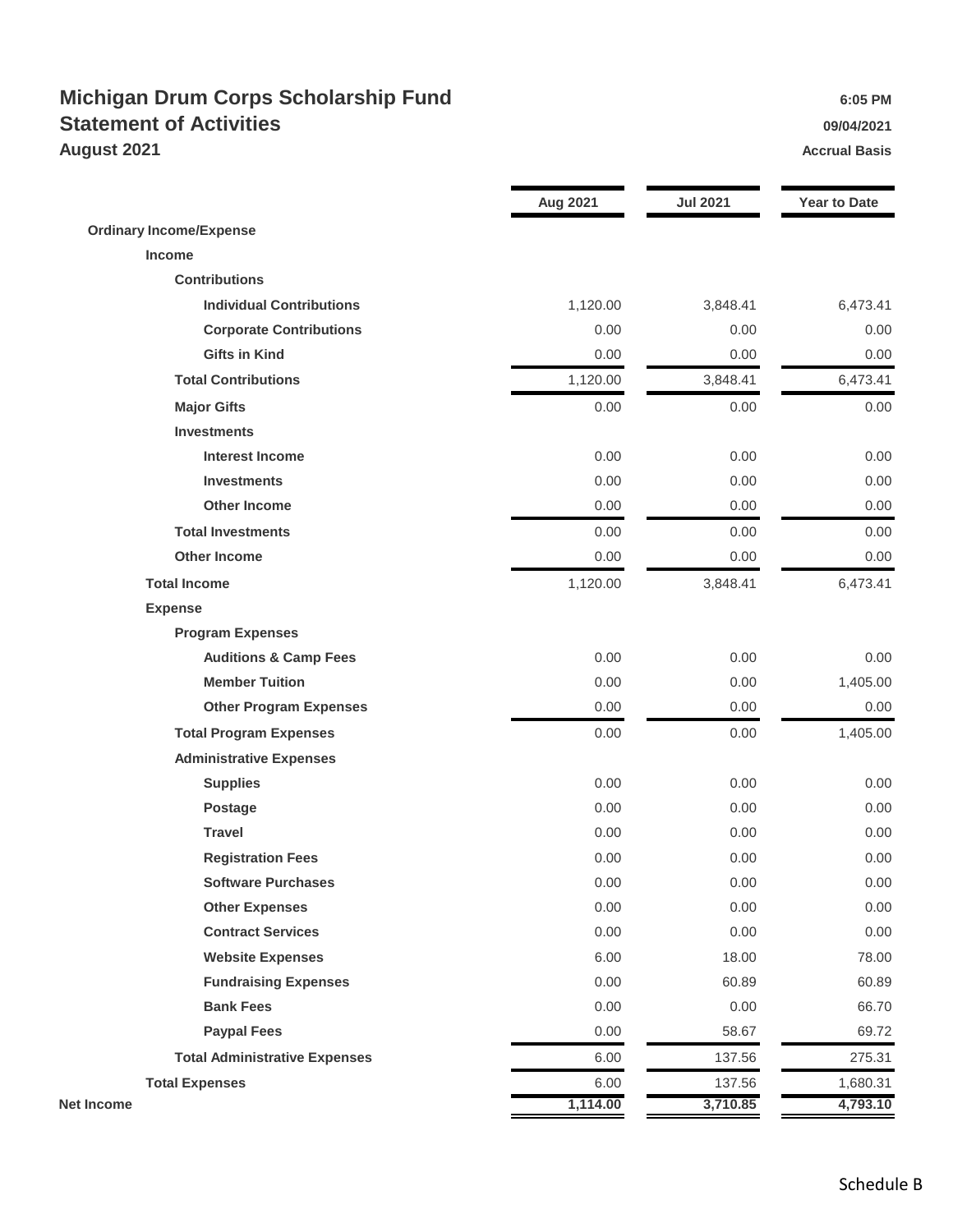## **Michigan Drum Corps Scholarship Fund 6:05 PM** 6:05 PM **Statement of Changes in Net Assets 1999 12021 1999 12021**

**As of August 31, 2021 Accrual Basis Accrual Basis** 

|                                                      | Aug 2021 | <b>Jul 2021</b> | <b>Year to Date</b> |
|------------------------------------------------------|----------|-----------------|---------------------|
| <b>Total Unrestricted Revenues</b>                   | 0.00     | 50.00           | 1,555.00            |
| <b>Net Assets Released from Restriction</b>          | 0.00     | 0.00            | 0.00                |
| <b>Total Unrestricted Expenses and Losses</b>        | $-6.00$  | $-78.89$        | $-1,621.64$         |
| <b>Increase in Unrestricted Net Assets</b>           | $-6.00$  | $-28.89$        | $-66.64$            |
| <b>Donor Restricted Net Assets</b>                   | 0.00     | 0.00            | 0.00                |
| <b>Temporarily Restricted Net Assets</b>             | 0.00     | 0.00            | 0.00                |
| <b>Contributions</b>                                 | 0.00     | 0.00            | 0.00                |
| <b>Net Assets Released from Restriction</b>          | 0.00     | 0.00            | 0.00                |
| <b>Increase in Temporarily Restricted Net Assets</b> | 0.00     | 0.00            | 0.00                |
| <b>Permanently Restricted Net Assets</b>             | 0.00     | 0.00            | 0.00                |
| <b>Contributions</b>                                 | 1,120.00 | 3,798.41        | 4,918.41            |
| <b>Total Restricted Expenses and Losses</b>          | 0.00     | $-58.67$        | $-58.67$            |
| <b>Increase in Permanently Restricted Net Assets</b> | 1,120.00 | 3,739.74        | 4,859.74            |
| <b>Change in Net Assets</b>                          | 1,114.00 | 3,710.85        | 4,793.10            |
| <b>Beginning Net Assets:</b>                         | 6,097.18 | 2,386.33        | 2,418.08            |
| <b>Ending Net Assets:</b>                            | 7,211.18 | 6,097.18        | 7,211.18            |